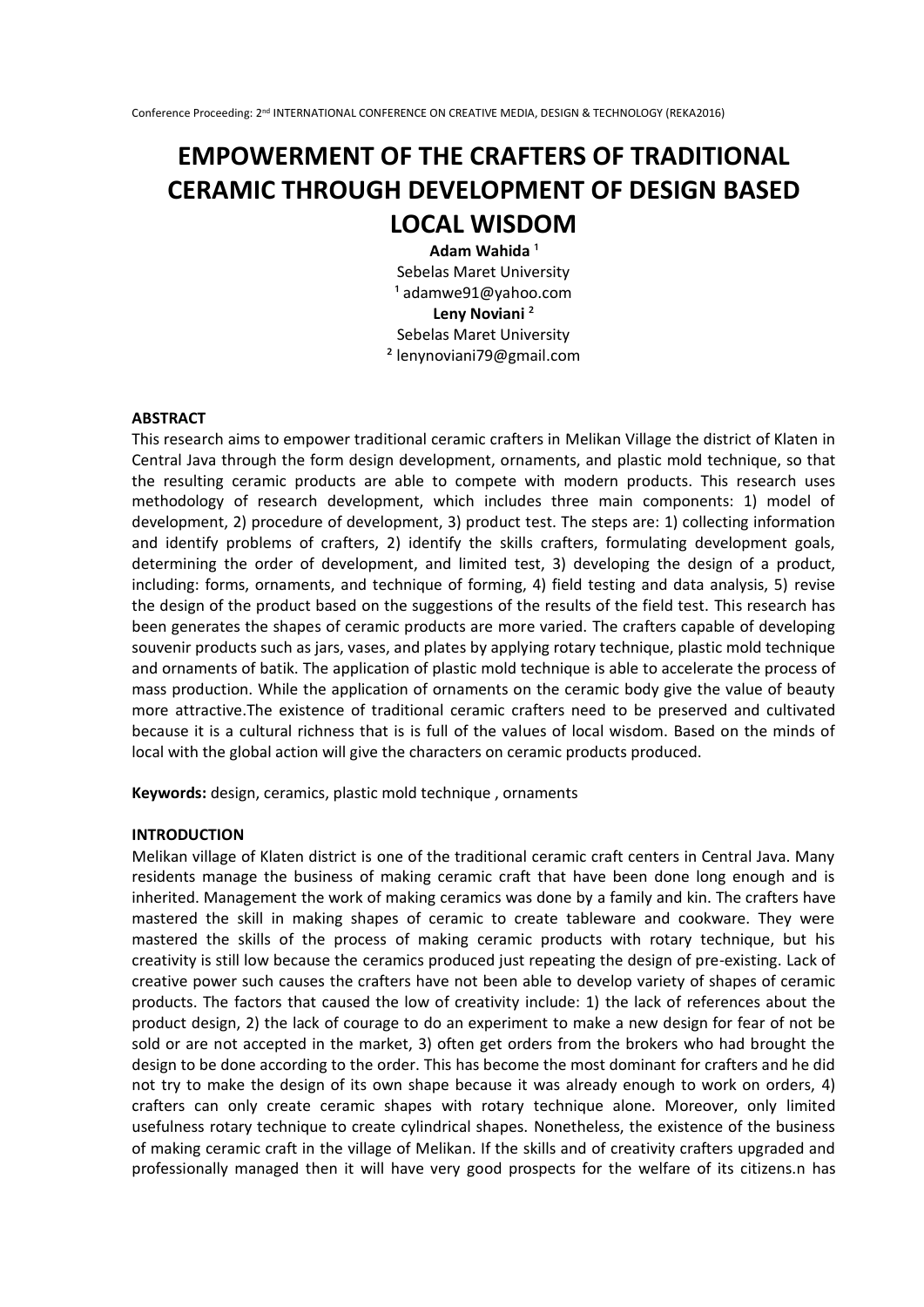helped the people's economy and reduce unemployment.Besides this, the existence of these ceramics enterprises can serve as a center of craft that could potentially become a tourist attraction of art, culture, and learning resources for the general public.

# **LITERATURE REVIEWS**

Clay in the Melikan village is a type of earthenware soil that has the character of low density and rugged. Earthenware soil can only be processed into plastic, so the technique could be used to form the ceramic is the technique of rotary and plastic mold techniques. This technique can be used to create three-dimensional product with two or more sides of the mold and the product of two dimensions with one side of the mold (Ponimin, 2010:86). The research also developing products with added ornaments on ceramic body. Ornament is the styling of its structural design shape, as a complementary element or ceramic decorator. Decorate the shapes of ceramics can be done by making the decoration through the elements of line, space, texture and field (Atkin Jaqui, 2005). In making these ornaments take several techniques customized to the shape of the ceramic. Several these techniques include: 1) Combing technique; decorate with combing the ceramic surface. The scratches lined a line, forming a rhythm that is structured or unstructured. As texture effects sometimes combing technique used to affix a filler in an empty field, it may also be called a simple way to decorate. 2) Press techniques is decorate with a stamp that done when the ceramic body is still wet. Techniques of press used if you want a uniform decoration or motif. 3) Carving Techniques ; scraping and reduce the ceramic surface, with carved arch-shaped scratches. This technique is done directly on the ceramic objects with half dry conditions. 4) Techniques of Piercing; decorate by punching holes in the ceramic surface. Fettle knife is a good tool for this process, because the narrow tip of a knife will provide convenience to pierce surface of the ceramic. If the knife is not cut easily to pierce into the clay, the ceramic body to crack. Decorative patterns which easily applied is a geometric form, which is displayed repeatedly or interlaced (I Made Seken, 2000: 17). In addition to several of the techniques above, the application of ornaments is also done using the techniques of painting and collage batik patchwork.

### **PROBLEM STATEMENTS**

In general, ceramic crafters in the Melikan village make products cookware and tableware with the traditional shape design. The process of make the ceramic body only uses rotary technique, so that the resulting shape is less varied. Based on the above explanation, to improve product quality, is necessary to research the development of shape design, ornaments, and the application of plastic mold technique. Therefore, the research problems can be formulated as follows: 1) what is the strategy to develop the shape design and ornaments on ceramic products ?, 2) how to develop a ceramic form through the application of plastic mold technique?.

### **METHODOLOGY**

This research used a qualitative approach. Studies focused on aspects of shapes design development and ornament. This strategy was chosen based on the consideration that: 1) the qualitative approach although it only covers a small/limited research sites, but is able to develop a conceptual framework that is more comprehensive, 2) the approach is not solely concerned with results only, but aspects of the process is something more mainstream, 3) even a qualitative approach is excellent if a research would like to explain a phenomenon deeply and thoroughly, so that the research results are detailed descriptions are not rigid but also in depth (Bogdan & Tylor, 1982: 35-37). This research method using research development methods is research oriented to the development of a product that development process to described accurately and the product obtained to evaluated. This research method includes three main components: 1) model of development, (2) procedure of development, and 3) product test. (Tim Puslitjaknov 2008: 8). Methods of implementation is focused on three things, are the shape and design development methods ceramic ornaments, testing product design,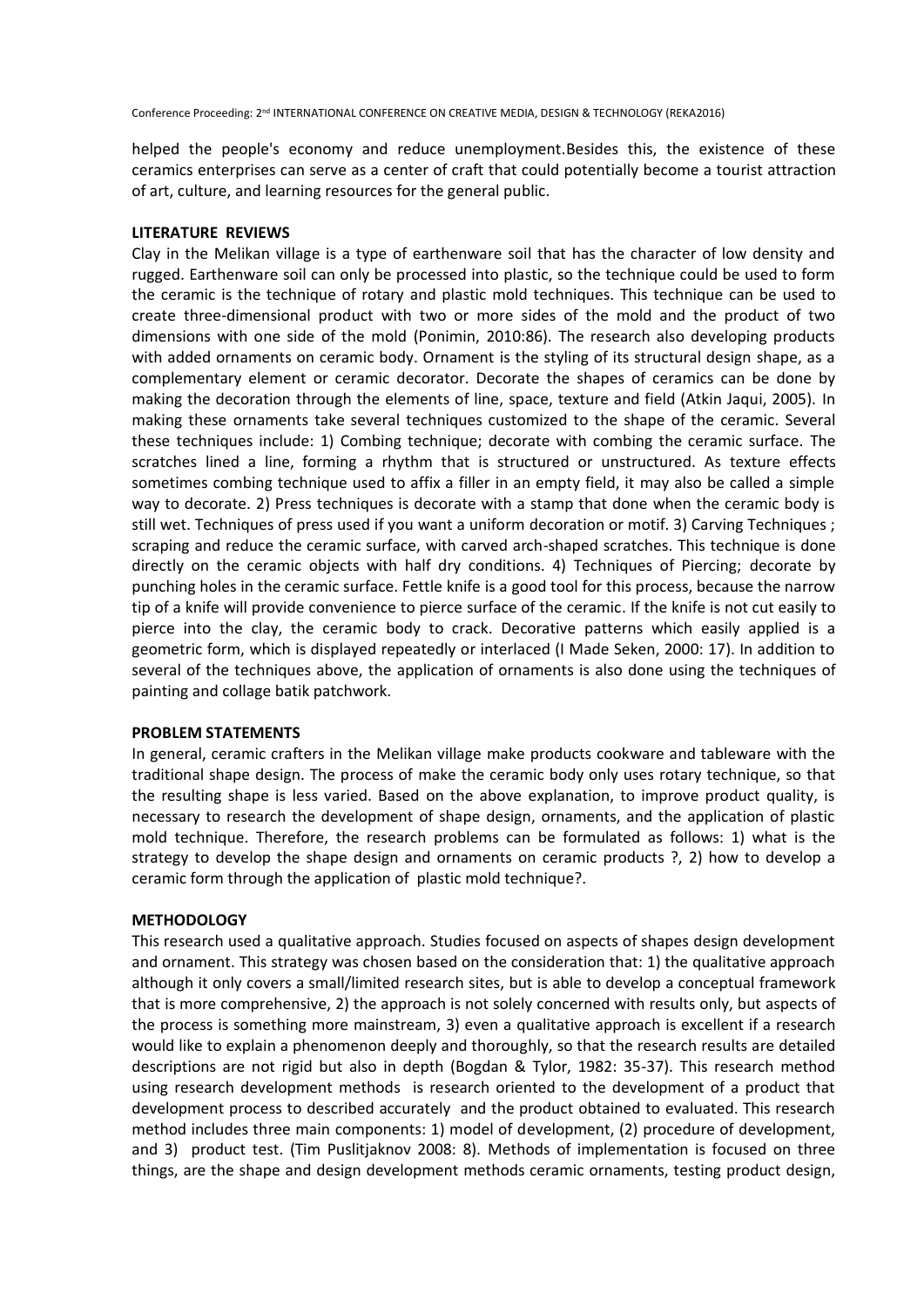and the method of settlement of the final product. Based on consideration of efficiency, particularly in terms of the time available, the implementation of these is carried out simultaneously. The procedure of this research refers to the procedure of the development Borg and Gall (1983) with the following steps: 1) Conducting preliminary research to gather information (literature review, locations observation ), identification of problems, especially in design innovation. 2) Make a plan (identification and definition of crafters skills, formulating objectives, determining sequence of development, testing on a limited scale). 3) Develop the product design include: shape design, ornament design, shaping techniques, and finishing techniques. 4) Conducting field tests early stage in 3 groups crafters which involves 6 of 30 crafters studied. The collection of information / data using observation, interviews, and questionnaires, and continued with data analysis. 5) Conducting design revisions based on feedback and suggestions from the field test results.

# **RESULTS AND DISCUSSION**

# **1. Shape Design Development**

Design development activities is essentially the attempt to seek a better quality of appearance the shape of craft products. Considering that the crafters have mastered the rotary techniques to produce a shapes cylindrical therefore the development of the design is done by modifying the shape design (cylindrical) that already exist. The shape of cylindrical of existing developed by adding shape variety. The process of creating variations made by adding other decorative elements or merge parts of the shape ceramic of existing into a new shape. In this case the crafters were taught to make a draft of one shape design of existing, modified, and developed into three alternatives a new the shape. The process of shape design development done by two approaches: 1) create a design / sketch; taught to crafters who has the ability to create drawings or sketches, 2) imitate and modify forms; for crafters who can not make drawings / sketches can utilize his skills to make a prototype. To enrich the idea, crafters given the reference in the form of pictures / photos ceramic design. Crafters who have mastered the technique of rotary are trained to improvise the shape by adding several forms ornaments on the ceramic body. At the beginning of this process, crafters had difficulty because his mind is accustomed to create shapes that already exist. To overcome this, researchers dismantle the perspective of crafters to dare make its own shape with utilizing its capabilities. Of experiments conducted it success, crafters were able to create a new shapes that is different from the shapes of ceramics he had made.



Fig. 1. Exploration the techniques of rotary to create a new ceramic shape.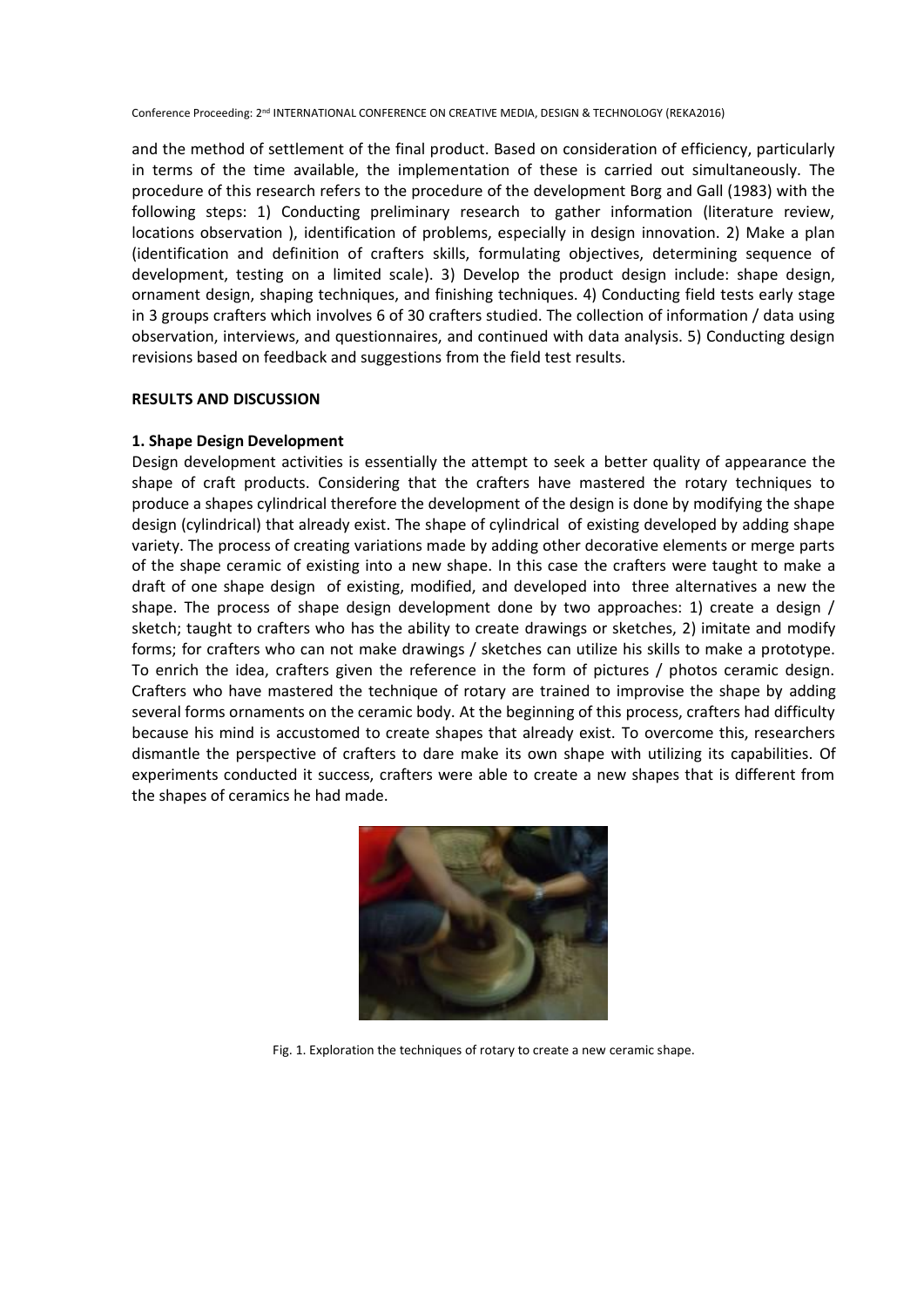

Fig. 2. Result of development of the ceramic shapes

Besides this, the crafters were also taught to develop the ceramic shapes through design of drawings or sketches. Crafters are given some pictures or designs of two-dimensional to observed is then applied into shape the ceramic according to his ability. Shapes of ceramics that developed are shapes of cylindrical and non-cylindrical.

# **2. Application of Plastic Mold Technique**

This research developed a plastic mold techniques to create the ceramic shapes. Activities include making molds with gibs through the following steps: 1) preparing the ceramic models that will be produced in the shape of two-dimensional (for mold one side) and three-dimensional shapes (for mold two sided), 2) after the model is finished, then smeared with cream of soap and kerosene, so the ceramic models are not sticky with the dough of gibs at the time of mold making, 3) making the dough of gibs mixed with water enough so plasticity, not too aqueous. 4) slathered dough of gibs on the model body up to cover part of the ceramic models, 5) the mold allowed to stand for one hour until dough of gibs dry completely, then released. For models that have different side between right and left, the mold is dry on the ends hollowed semicircle to install insulation. Then the surface of the model and mold smeared cream of soap or kerosene as in the previous process. After the mold is completed, the next process is the production the ceramic The steps molding as following: prepare the clay is over-molded subsequently pressed-press until evenly across the surface of the mold. This is done also on the side of a different mold, after which both sides of the result of ceramic that molded are assembled with glue made from dough clay. The next process the ceramic be dried.



Fig. 3. The process of making molds and test results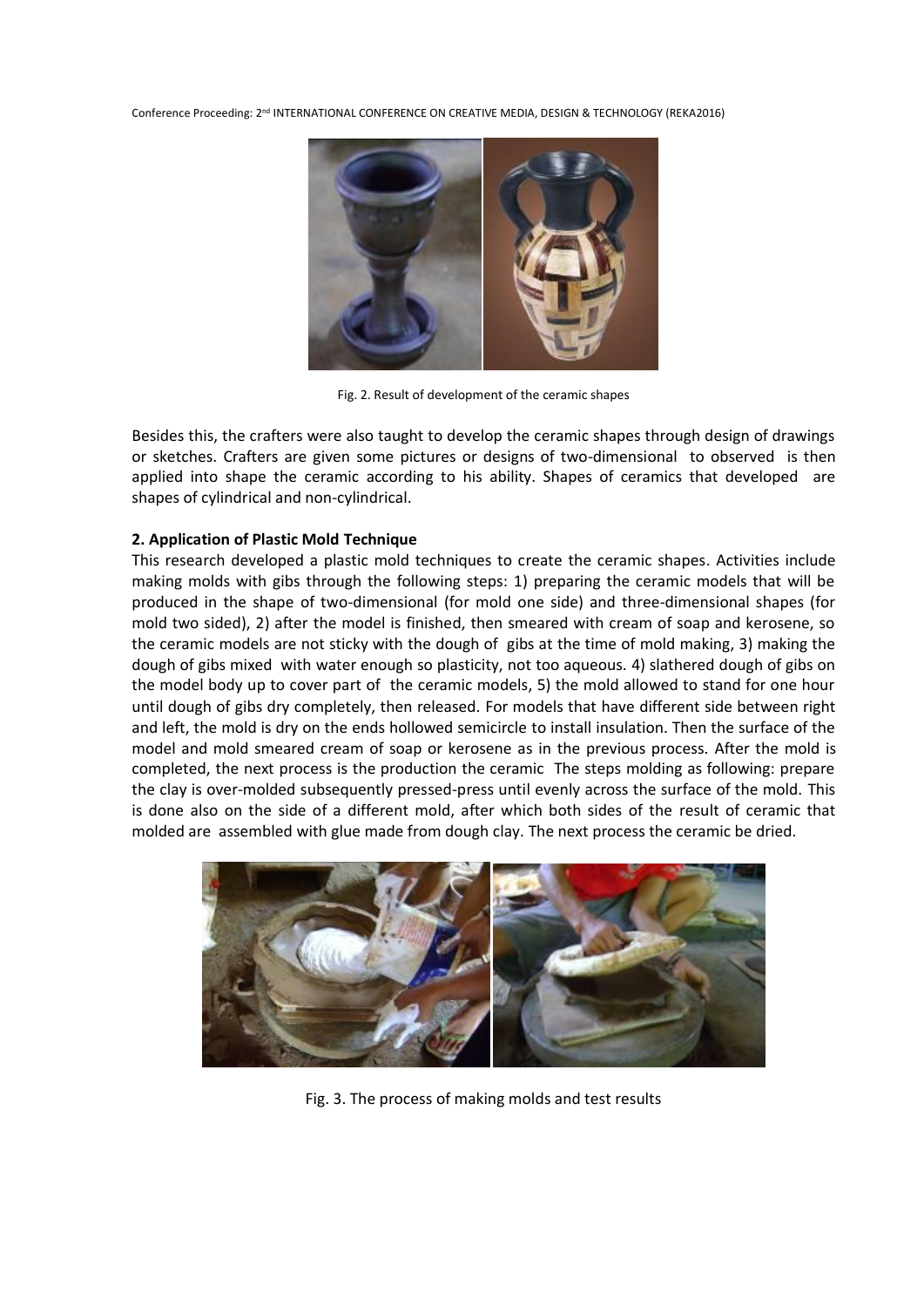

Fig. 4. Result of development of the ceramic shapes through plastic mold technique

# **3. Development of Ornament**

After the crafters exploring shapes, the next step to develop the ceramic ornaments on the body to produce the optimal shape (aesthetic and artistic). Making this ornament is a step that requires aesthetic taste, because the faulty implementation of the technique at a particular item will result in the ceramic into disharmony. Ornament is the styling of its structural design shape, as a complementary element or trimmer. Ornament applied to the the ceramic body through the processing of line, space, texture and field (Atkin, 2005). The techniques developed are: combing, impress, piercing and carving. To make the ornaments on this ceramic body needed some tools, such as combs, brushes, wire, knives, and pieces of zinc / mica. Application of combing technique is done by making a slab of clay on the surface of the ceramic body evenly. Furthermore, scratched with a comb or brush. After the crafters know the techniques to make this ornament, then conducted experiments on ceramic products that have been made. Through this experiment, crafters were able to implement it properly.



Fig. 5 Result of combing technique

The process of making ornaments also performed with press technique. The application of this technique using a stamp of textured objects, such as stones, leaves, banana bark and others. Application of press technique done on the ceramic body is still wet by pressing carefully to some parts of the ceramic body. The use of stamp adapted to the shape of ceramics to obtain harmony and beauty of shapes.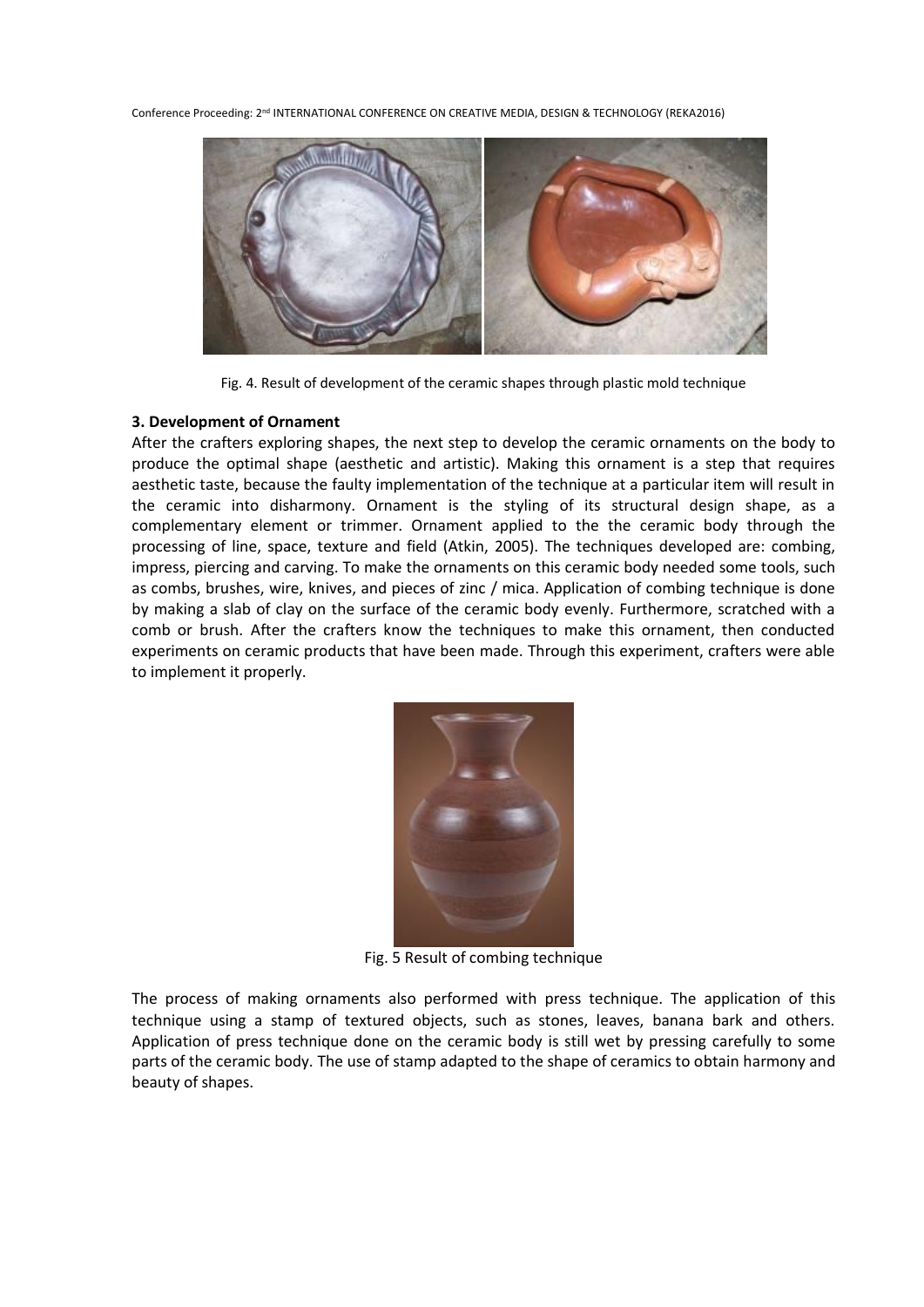

Fig. 6. Result of press technique

The development of ornamental motifs are also be done using the technique of piercing. To apply this technique, some of the tools used include: wire, knives, and pieces of zinc. Piercing technique is applied to the design of shapes the lampshade. Steps taken first by sketching motifs on ceramic body, then cut out according to need.



Fig. 7. Result of piercing technique

To decorate the ceramic through carving techniques also conducted in this research. This technique is done by scraping the ceramic body in accordance with the desired motifs. Carving on ceramic body can be done with a certain depth to the impression carvings more visible. The tools used to carve knives, wire or pieces of mica were made a blunt and sharp.



Fig. 8. Result of carving technique **4. Ornaments with Technique of Painting and Collage**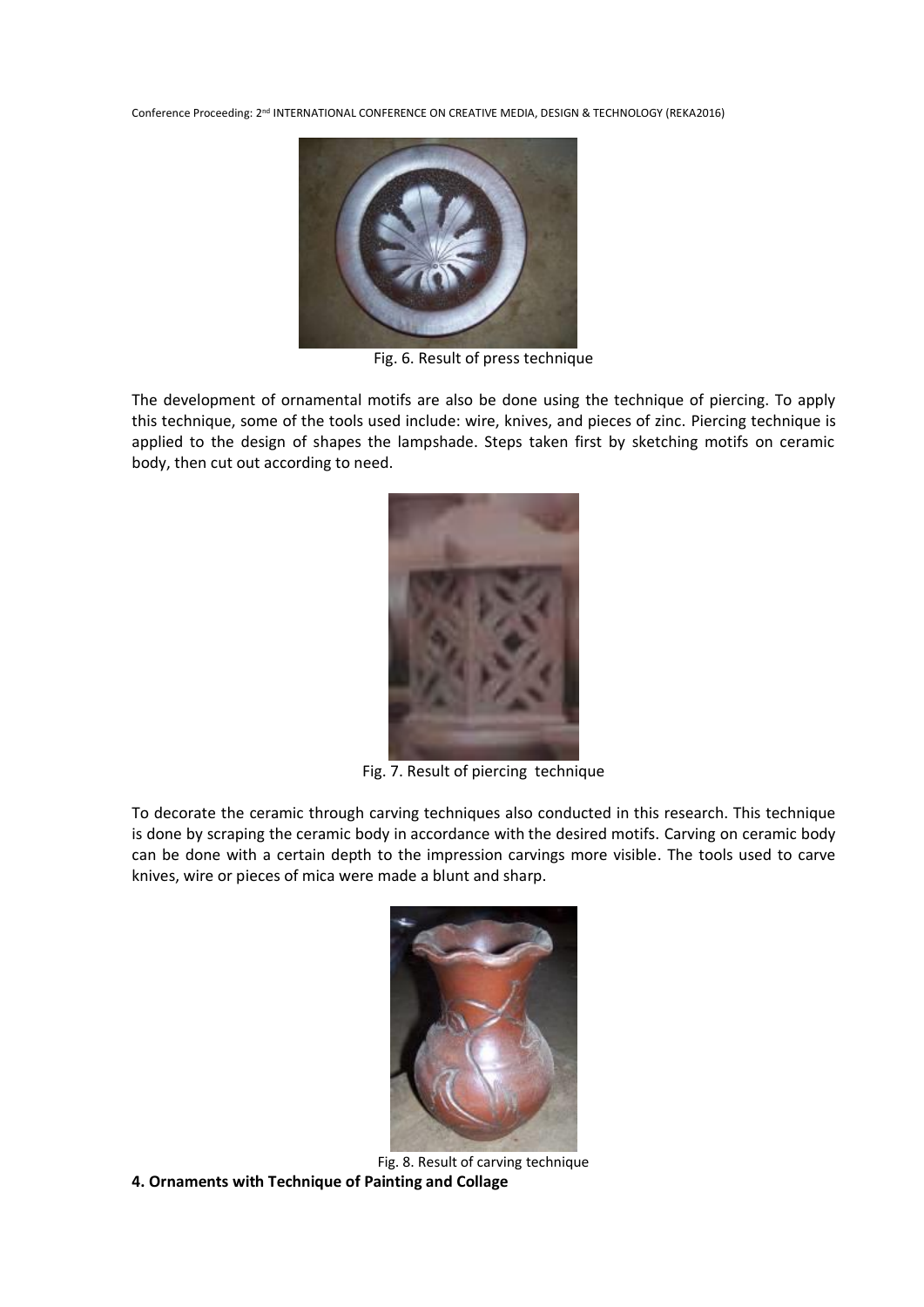The materials used to develop the ornament with painting is acrylic paint and glue, while the tool used is a brush and syringes. Brush used to make blocks of color while the syringes is used to make ornaments detail. Before to practice making ornaments, crafters taught about the mix of colors, painting techniques and reference pictures of the types of ornaments.To make ornaments with the dominance of flat color, crafters taught about block technique. Ornament coloring process using the levels of color that tint, tone and shade. Tint is used for the color of the object is the brightest, achieved with color pigments mixed with a white pigment. Tone for the main part the object color achieved with color pigments or can be mixed with gray. Shade to part the dark objects mixed with black pigment.



Fig. 9. Aplication of painting through block technique



Fig. 10. Ornamen result with painting technique

Making ornaments also done with patchwork technique. Materials used to apply this technique is batik cloth and glue. While the tool used is scissors and brush. The process of making these ornaments is done by: 1) to sort of batik motifs, 2) develop patterns of composition, 3) cut according to the pattern of batik cloth, 4) gluing batik cloth in the ceramic body.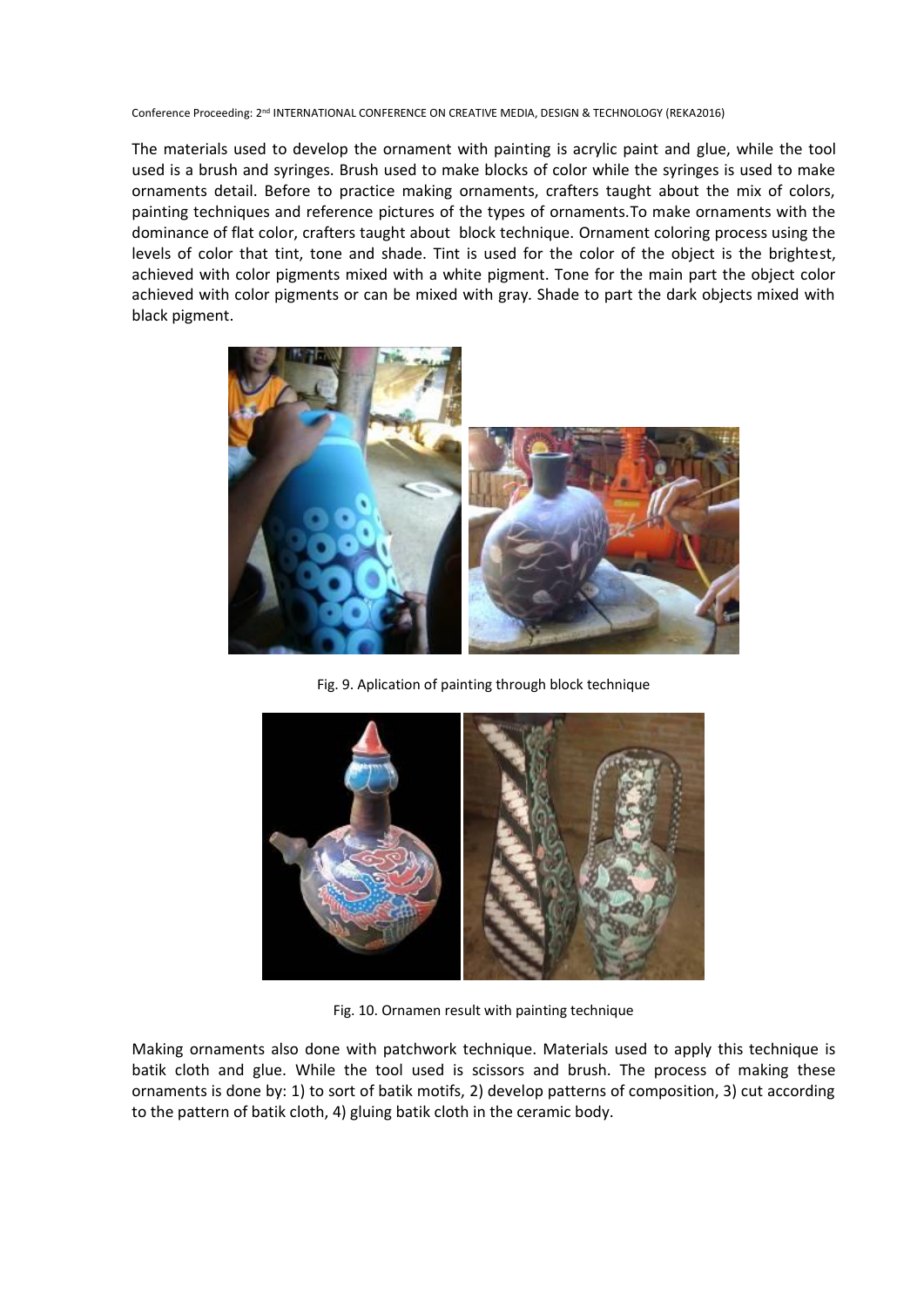

Fig. 11. The process of gluing patchwork



Fig. 12. Result of patchwork technique

## **CONCLUSION**

Implementation the research of design development these as a problem-solving effort of the limitations of crafters in developing the design, ornamentation, and production through plastic molding techniques. With the increasing ability of crafters in making the ceramic shapes, this research has fulfilled the expected goals. It can be seen from: 1) the ceramic products produced more varied with a wide variety of designs and forming technique. Diversity of designs and products can support the potential of Melikan village as tourism village of art and culture, so that the ceramic products can be used as souvenirs for tourists. In addition, because ceramic products produced more varied with a variety of technical, then the ceramic products Melikan expected to reach a wider market. 2) the productivity of crafters can be increased for their ability to use plastic mold techniques as an alternative technique to speed up the process of mass production. Development of design, ornaments, and the technique of ceramic making should not cease when these research are completed. But it should be followed up by the crafters to implementing material already been developed, so that the business continuity and crafters can increase income. Crafters should be be able to develop or explore the material that has been given so that the enrichment of idea the ceramic product development continue to occur.

# **REFERENCES**

Atkin, Jaqui. 2005. *Pottery Basic : Everything You Need Know Ti Start Making Beautiful Ceramics.* Singapore: Page One Publishing Private Limited.

Bogdan & Tylor, 1982. *Kualitatif Dasar-dasar Penelitian*. Terjemahan A Khozim Affandi. Surabaya:.Usaha Nasional.